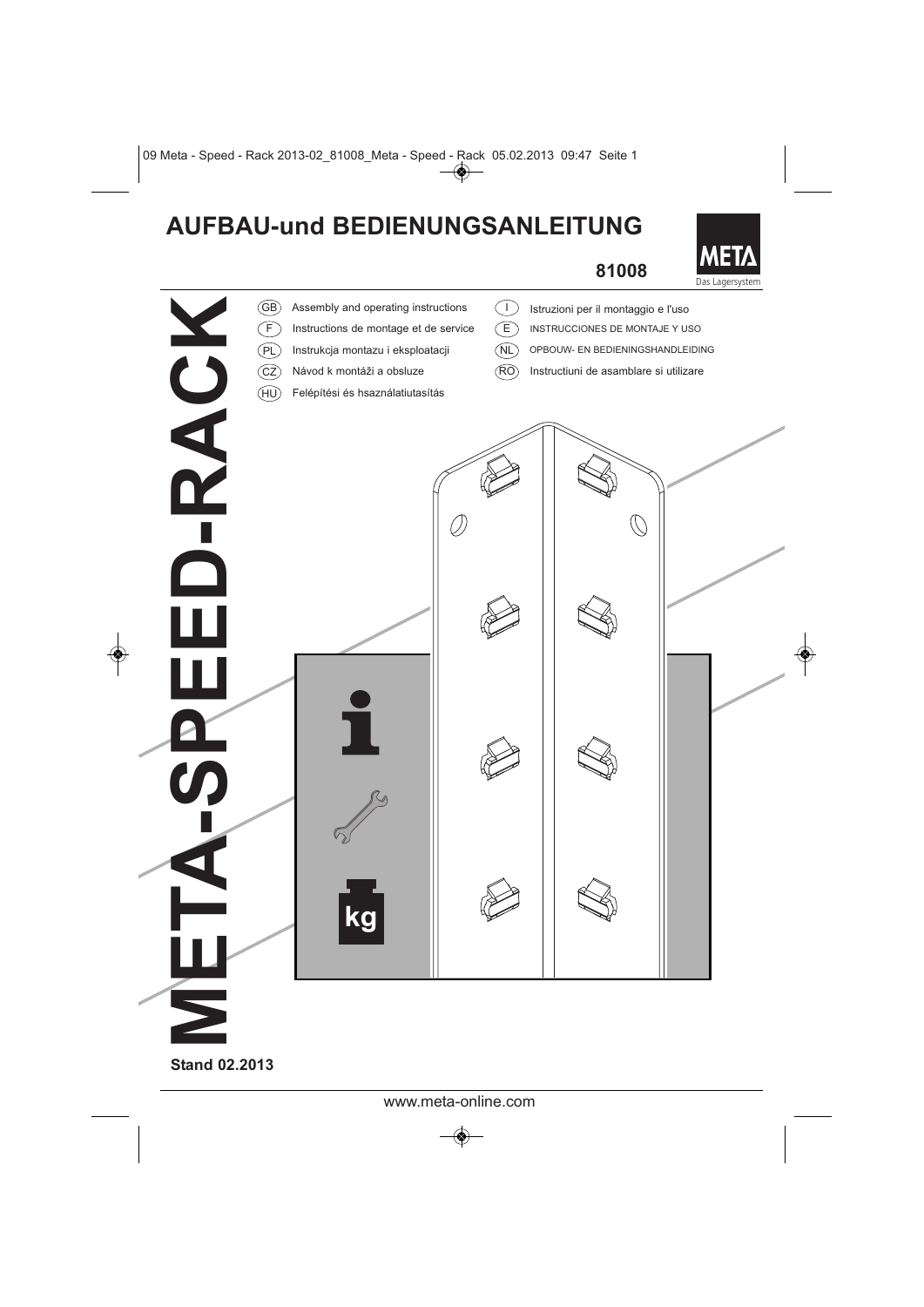## **Speed-Rack**

META Das Lagersystem

| 1. |                                                                                                                                                                                                                                        | $H = 1970 / 2470 / 2970$                          |  |  |
|----|----------------------------------------------------------------------------------------------------------------------------------------------------------------------------------------------------------------------------------------|---------------------------------------------------|--|--|
| 2. |                                                                                                                                                                                                                                        | $T = 400 / 600 / 800$                             |  |  |
| 3. |                                                                                                                                                                                                                                        | $L = 1700 / 2000 / 2500$                          |  |  |
| 4. |                                                                                                                                                                                                                                        | $T = 400 / 600 / 800$                             |  |  |
| 5. |                                                                                                                                                                                                                                        |                                                   |  |  |
| 6. |                                                                                                                                                                                                                                        |                                                   |  |  |
| 7. |                                                                                                                                                                                                                                        |                                                   |  |  |
| 8. |                                                                                                                                                                                                                                        | $L = 1700 / 2000 / 2500$<br>$T = 400 / 600 / 800$ |  |  |
| H  | 1/3<br>1/3<br>$\cdot$<br>1/3<br>$\frac{1}{2}$<br>$\overline{1}$ .<br>4<br>Ò<br>8<br>∣°@<br>8.<br>0<br>â<br>$\ddot{\phantom{a}}$<br>$\mathfrak{z}$ .<br>ø<br>۵<br>١ø<br>$\overline{5}$ .<br>8.<br>Ŀ<br>$\overline{8}$ .<br>L<br>T<br>2. |                                                   |  |  |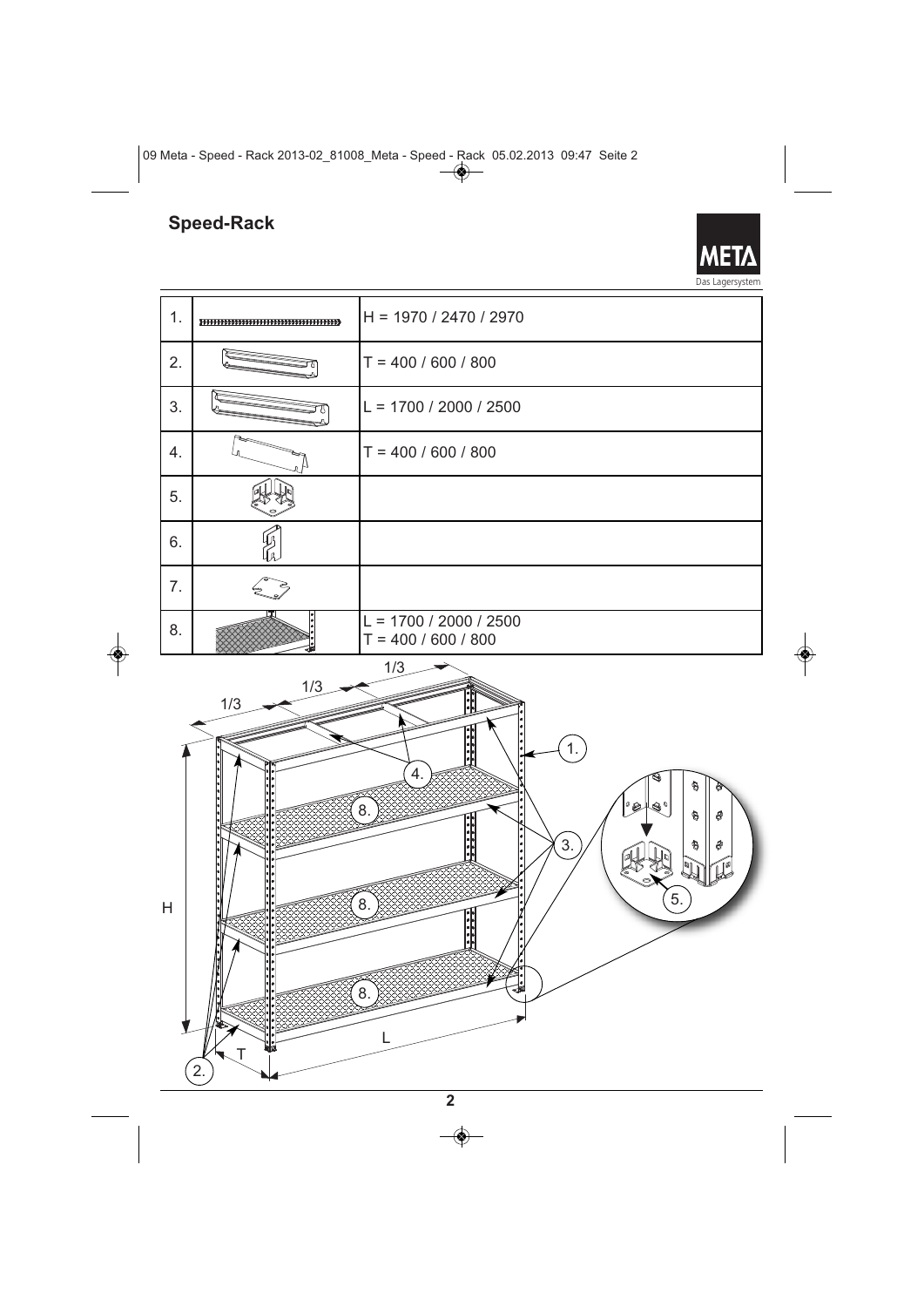## **Speed-Rack**